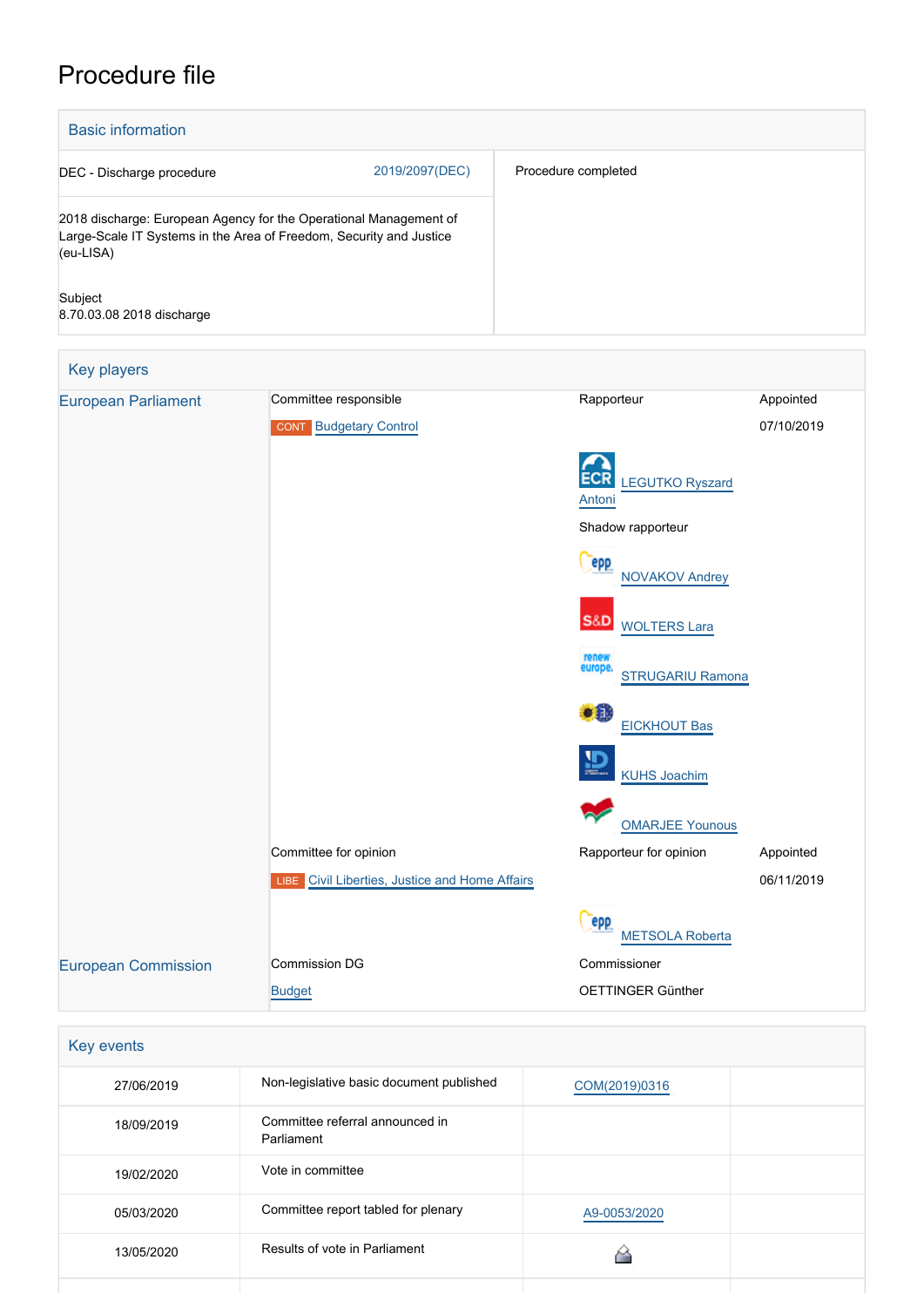| 13/05/2020 | Decision by Parliament                  | T9-0102/2020 | Summary |
|------------|-----------------------------------------|--------------|---------|
| 13/05/2020 | End of procedure in Parliament          |              |         |
| 11/12/2020 | Final act published in Official Journal |              |         |

| <b>Technical information</b> |                           |
|------------------------------|---------------------------|
| Procedure reference          | 2019/2097(DEC)            |
| Procedure type               | DEC - Discharge procedure |
| Stage reached in procedure   | Procedure completed       |
| Committee dossier            | CONT/9/00782              |

## Documentation gateway

| Non-legislative basic document                         |             | COM(2019)0316 | 27/06/2019 | EC.       |         |
|--------------------------------------------------------|-------------|---------------|------------|-----------|---------|
| Committee draft report                                 |             | PE639.874     | 13/12/2019 | EP        |         |
| Committee opinion                                      | <b>LIBE</b> | PE643.084     | 21/01/2020 | EP        |         |
| Amendments tabled in committee                         |             | PE645.047     | 03/02/2020 | <b>EP</b> |         |
| Supplementary non-legislative basic<br>document        |             | 05761/2020    | 06/02/2020 | CSL       |         |
| Committee report tabled for plenary, single<br>reading |             | A9-0053/2020  | 05/03/2020 | EP        |         |
| Text adopted by Parliament, single reading             |             | T9-0102/2020  | 13/05/2020 | EP        | Summary |

### Final act

Budget 2020/1925 [OJ L 417 11.12.2020, p. 0269](https://eur-lex.europa.eu/legal-content/EN/TXT/?uri=OJ:L:2020:417:TOC)

# 2018 discharge: European Agency for the Operational Management of Large-Scale IT Systems in the Area of Freedom, Security and Justice (eu-LISA)

The European Parliament decided to grant discharge to the Executive Director of the European Agency for the operational management of large-scale IT systems in the area of freedom, security and justice (eu-LISA) for the financial year 2018 and to approve the closure of the accounts for the financial year in question.

Noting that the Court of Auditors has stated that it has obtained reasonable assurances that the Agencys annual accounts for the financial year 2018 are reliable and that the underlying transactions are legal and regular, Parliament adopted by 604 votes to 82 with 7 abstentions, a resolution containing a series of recommendations, which form an integral part of the decision on discharge and which add to the general recommendations set out in the [resolution](https://oeil.secure.europarl.europa.eu/oeil/popups/ficheprocedure.do?lang=en&reference=2019/2098(DEC)) on performance, financial management and control of EU agencies:

#### Agencys financial statements

The final budget of the Agency for the financial year 2018 was EUR 205 657 227, representing a significant increase of 32 % compared to 2017. The increase was related to additional tasks and to the strengthening of the Agencys mandate.

#### Budget and financial management

Budget-monitoring efforts during the financial year 2018 resulted in a budget implementation rate of 75.18 %. The low implementation rate is due to outstanding commitments, mainly related to operational expenditure, which is subject to adoption of their legal basis.

The payment appropriations execution rate was 94.08 %, representing an increase of 2.55 % compared to 2017. Parliament noted that having suffered considerable delays, the construction of the Agencys new premises in Strasbourg had a 88.17 % completion rate, according to the latest accepted works progress report from April 2018, and that the Agency protects its financial interests with a EUR 1.2 million performance guarantee.

The Agencys budget implementation rate was less than planned because of the late adoption or entry into force of legal acts (a matter which is outside the Agencys control), affecting both the evolution and the development of existing and new systems.